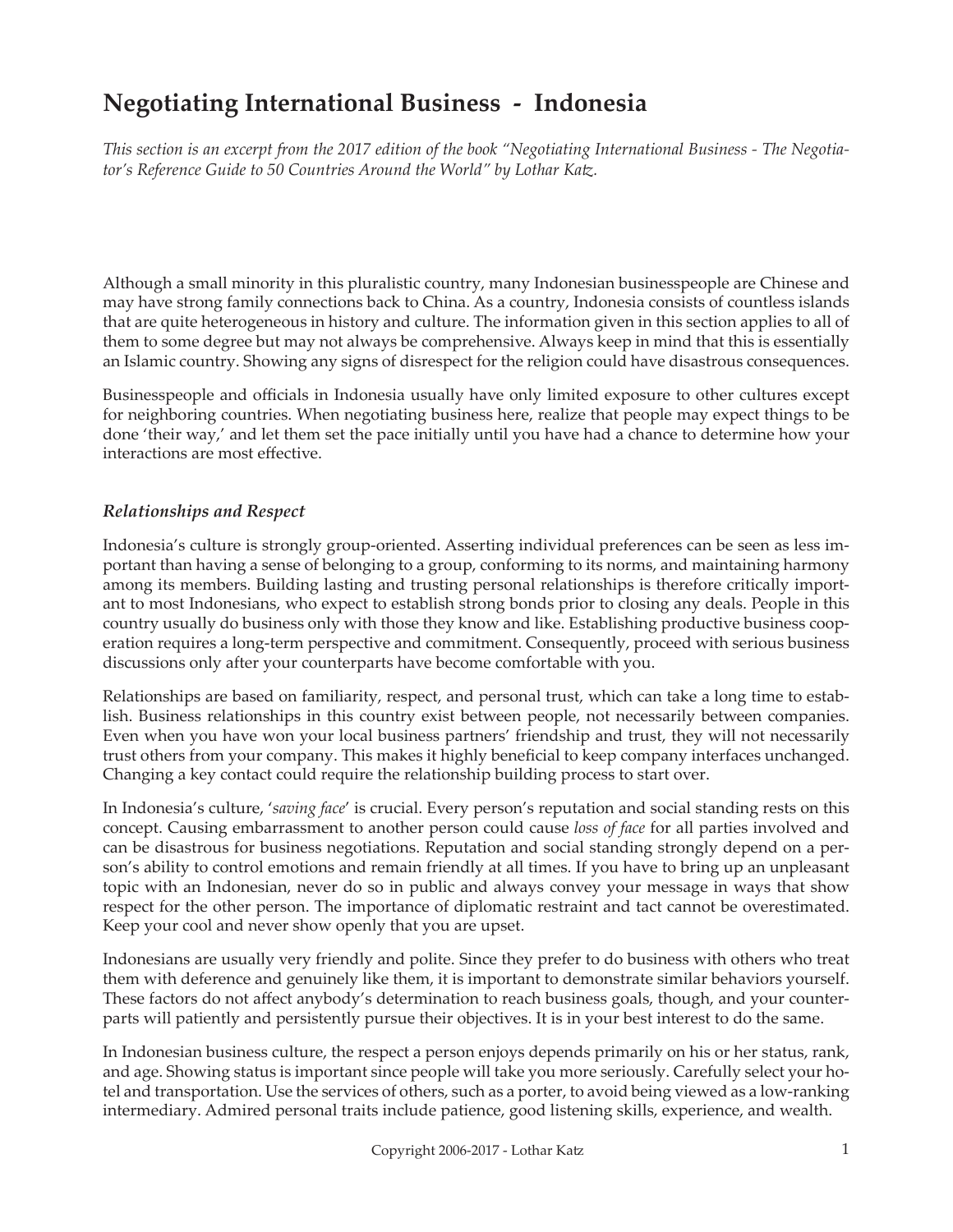It is very difficult for Indonesians to have a conversation with a person whose status is unclear, since knowing whether someone is a superior, inferior, or equal strongly influences behaviors. Important business leaders often have a military background. However, top executives can be surprisingly accessible and willing to meet with foreign business visitors.

# *Communication*

The official language is Bahasa Indonesia, a modified form of Malay. Younger businesspeople may speak English fluently. Older people, among them most high-ranking managers, rarely speak English well. It may be useful to engage an interpreter. In order to avoid offending the other side, ask beforehand whether an interpreter should be present at a meeting. When communicating in English, speak in short, simple sentences and avoid using slang and jargon. It will help people with a limited command of English if you speak slowly, summarize key points, and pause frequently to allow for interpretation. Do not assume that your audience readily understands you. Since saving *face* is so important in this culture, people will not admit in front of others that they are having difficulties.

Indonesians usually speak in quiet, gentle tones. At times, they may even appear shy. However, this only reflects their politeness and respect for others. Conversations may include extended periods of silence, sometimes as long as ten seconds or more. In restaurants, especially in those used for business, keep conversations at a quiet level. Loud and boisterous behavior is perceived as a lack of self-control. Indonesians generally converse while standing around three feet apart.

Because being friendly and saving *face* are so important in this culture, communication is generally very indirect. Indonesians might allow someone to proceed incorrectly, even if the result could be disastrous, since correcting him or her could cause embarrassment for the person. Similarly, people may be reluctant to admit it if they do not know the answer to a question. When responding to a direct question, Indonesians may answer 'yes' only to signal that they heard what you said, not that they agree with it. Open disagreement and confrontation must be avoided, so you rarely hear a direct 'no.' Instead, you may receive seemingly ambiguous answers, such as 'I am not sure,' 'we will think about it,' 'this will require further investigation,' or 'yes, but…' Each of these could mean 'no,' as does a 'yes' that sounds hesitant or weak. Alternatively, a respondent might deliberately ignore your question. It is beneficial to use a similarly indirect approach when dealing with Indonesians, as they could perceive you as rude and pushy if you are being overly direct.

An Indonesian who considers you a superior may tell you what he or she thinks you want to hear, especially when others are around. This is a way to save *face* and preserve honor, known as 'keeping father happy.' Similarly, if asked to give constructive feedback, Indonesians may resort to highlighting only positives, in which case you should listen carefully for what is *not* being said. Candid comments and criticism may only be conveyed in private, often through a third party. Similarly, it can be effective to deliver negative responses to your negotiation counterparts through a third party, which is a more *face*-saving way.

Indonesian Chinese consider it polite to offer both the positive and negative possibilities when asking a question that requires a decision. For example, they may ask 'Do you want to go back to your hotel or not?'

Gestures are usually subtle. It is advisable to restrict your body language. Non-verbal communication is important, though, and you should carefully watch for others' small hints, just as they will be watching you. Avoid physical contact with Indonesians except for handshakes. Do not stand with your back to a senior or high-ranking person. Hindus and Muslims consider the left hand unclean, so use it only if inevitable. Avoid showing the soles of your shoes when seated as this is considered disrespectful. Pointing at other people is generally considered rude. If you absolutely have to, use your thumb while keeping the fist closed rather than pointing with your index finger. Slapping the open hand over a fist can be read as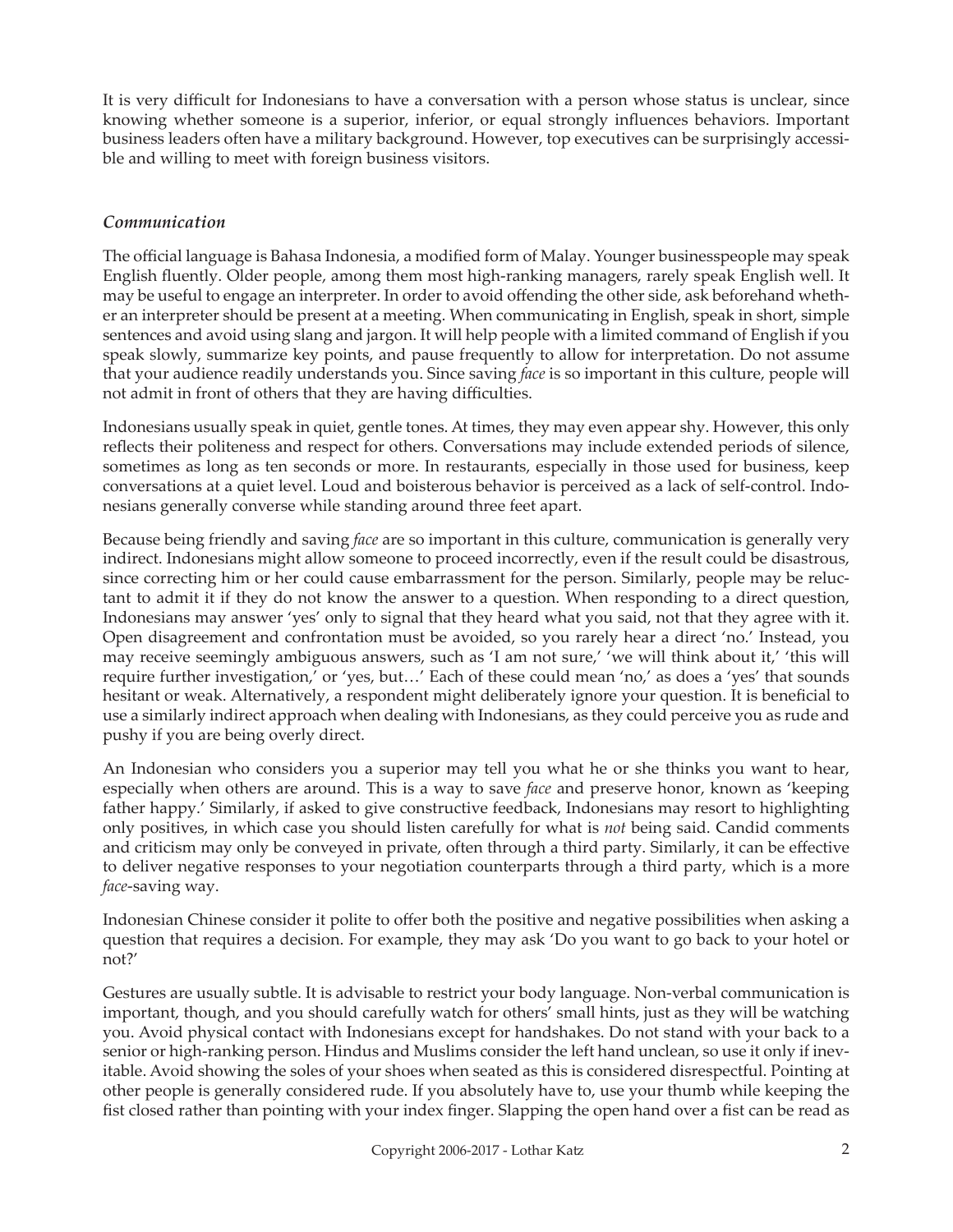a vulgar gesture. Sucking in air through the teeth indicates that there is a serious problem. Eye contact should be infrequent. While it is beneficial to make some eye contact when meeting a person for the first time, Indonesians consider frequent eye contact intrusive and rude. It is generally considered respectful to look down when speaking with senior and/or older people. Avoid facial expressions that could suggest disagreement, such as grimacing or shaking your head.

Smiles do not always indicate amusement or approval. Frequently, smiling masks embarrassment, shyness, disapproval, and other feelings of distress. Accordingly, Westerners may sometimes observe Indonesians smiling or laughing at what they might consider inappropriate moments.

## *Initial Contacts and Meetings*

Before initiating business negotiations in Indonesia, it is highly advantageous to identify and engage a local intermediary. This person will help bridge the cultural and communications gap, allowing you to conduct business with greater effectiveness.

Negotiations in Indonesia may be conducted by individuals or teams of negotiators. The latter is preferable when dealing with Chinese Indonesians, as functional specialists on both sides can build the all-important relationships between themselves faster and more effectively, your team will bring broader functional expertise to the table, and you will be able to assign different roles to each team member, maximizing the team's impact. Each of these factors speeds up the negotiation process. It is vital that teams be well aligned, with roles clearly assigned to each member. Changing a team member could require the relationship building process to start over and should be avoided.

If possible, schedule meetings at least four weeks in advance. Since Indonesians want to know who they will be meeting, provide details on titles, positions, and responsibilities of attendees ahead of time. Agreeing on an agenda upfront can also be useful, even though it may not be strictly followed. Indonesians have little sense of urgency about time and dislike being hurried. Meetings may therefore start considerably late. However, Indonesians generally expect foreign visitors to be punctual. Avoid being more than 10 to 15 minutes late. If meeting a Chinese or anyone of higher rank, it is best to be right on time as a sign of respect. Displaying anger if you have to wait, which happens often, reflects very poorly on you.

Meetings tend to be very formal. In accordance with business protocol, the Indonesian participants enter the meeting room in hierarchical order.

Many variations of naming patterns exist in Indonesia. It is often best to ask people politely how to address them correctly. In that case, make sure you do the same for your own name. Properly pronouncing your counterparts' names is very important. Academic and professional titles are highly valued and must always be used. Negotiating teams should line up so that the most important individuals are introduced first. If introducing two people, it is important to state the name of the most important person first. Introductions are accompanied by handshakes using the right hand. Handshakes should be light and may last as long as ten seconds. Men should wait for women to initiate handshakes. Some Indonesian women may not want to make physical contact with men, in which case it is best to just nod and smile.

After the introductions, offering your business card to everyone present is very important. Business cards should be printed or –preferably– embossed in English. It is recommended to have the other side of your card translated into Bahasa Indonesia. Show advanced degrees on your card and make sure that it clearly states your professional title, especially if you have the seniority to make decisions. Present your card with your right hand, with the Bahasa Indonesian side facing the recipient. Similarly, accept others' cards using only the right hand. Smile and make eye contact while doing so, then examine the card carefully. Not reading someone's card can be an insult. Next, remark upon the card and then place it on the table in front of you or into your card case. Never stuff someone's card into your back pocket or otherwise treat it disrespectfully. Never write on a person's business card.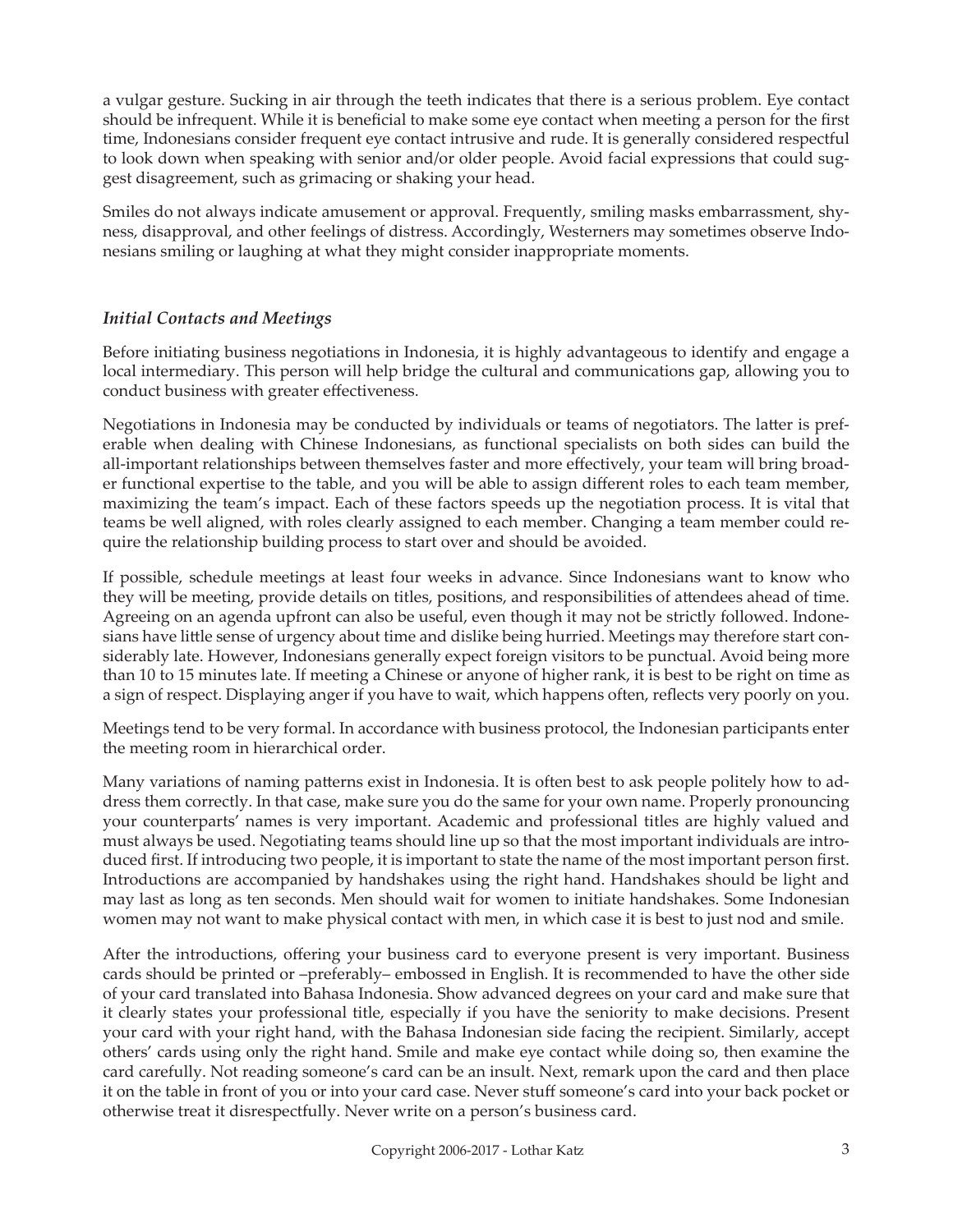Meetings start with a lot of small talk, which can be extensive, occasionally lasting more than an hour. This allows participants to become personally acquainted. It is important to be patient and let the Indonesian side set the pace. People appreciate a sense of humor, but keep it light and friendly, and be careful not to overdo it. Business is a serious matter in Indonesia.

The primary purpose of the first meeting is to become acquainted and build relationships. Little else may happen, and you might actually not get to talk about business at all. It is unrealistic to expect initial meetings to lead to straight decisions. Occasionally, participants may say very little during an initial meeting. This should not be interpreted negatively. Participants often remain indifferent until they have had a chance to convene with their group to gather consensus.

Presentation materials should be attractive, with good and clear visuals. Use diagrams and pictures wherever feasible, cut down on words, and avoid complicated expressions. Having your handout materials translated to Bahasa Indonesia is not a must but helps in getting your messages across. Correspondence with government officials must be in Bahasa Indonesia.

# *Negotiation*

**Attitudes and Styles –** Leveraging relationships is an important element when negotiating in Indonesia. Nevertheless, Indonesians often employ distributive and contingency bargaining. While the buyer is in a superior position, both sides in a business deal own the responsibility to reach agreement. They expect long-term commitments from their business partners and will focus mostly on long-term benefits. Although the primary negotiation style is competitive, Indonesians nevertheless value long-term relationships. While the communication style is deferential and quiet, they respect hard bargainers. Nevertheless, both sides will remain friendly throughout the negotiation, and attempts to win competitive advantages should not be taken negatively. The culture promotes a win-win approach since this is the best way for everyone to save *face* throughout a negotiation. You earn your counterparts' respect by maintaining a positive, persistent attitude.

**Sharing of Information –** Indonesian negotiators will spend some time gathering information and discussing various details before the bargaining stage of a negotiation can begin. They rarely share their information freely.

Pace of Negotiation – Expect negotiations to be slow and protracted. Relationship building, information gathering, bargaining, and decision making all take considerable time. Be prepared to make several trips if necessary to achieve your objectives. Throughout the negotiation, be patient, control your emotions, and accept that delays occur.

Indonesians generally employ a polychronic work style. They are used to pursuing multiple actions and goals in parallel. When negotiating, they often take a holistic approach and may jump back and forth between topics rather than addressing them in sequential order. Negotiators from strongly monochronic cultures, such as Germany, the United Kingdom, or the United States, could find this style confusing, irritating, even annoying. In any case, do not show irritation or anger when encountering this behavior. Instead, keep track of the bargaining progress at all times, often emphasizing areas where agreement already exists.

If your counterparts appear to be stalling the negotiation, assess carefully whether their slowing down the process indicates that they are evaluating alternatives or that they are not interested in doing business with you. While such behavior could represent attempts to create time pressure in order to obtain concessions, the slow decision process in the country is far more likely causing the lack of progress. People from fast-paced cultures often underestimate how much time this takes and make the mistake of trying to 'speed things up.' Again, patience and persistence are vitally important.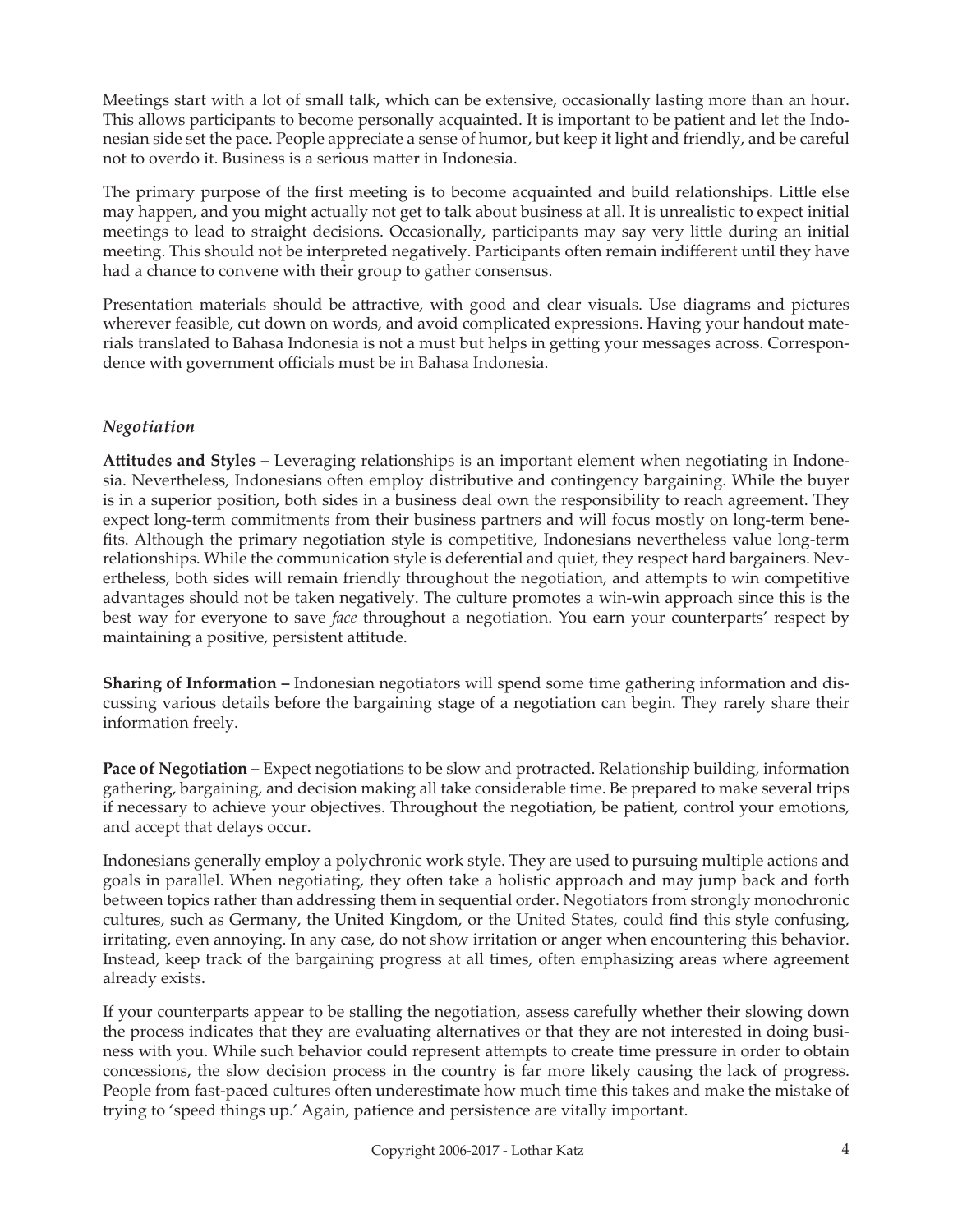**Bargaining –** Indonesian businesspeople are often shrewd negotiators who should not be underestimated. Most of them love bargaining and haggling. They expect to do a lot of it during a negotiation and may be offended if you refuse to play along. However, they are more likely to focus on the big picture rather than negotiating point-by-point. The bargaining stage of a negotiation can nevertheless be extensive. Prices may move by 40 percent or more between initial offers and final agreement. Leave yourself a lot of room for concessions at different stages. Ask the other side to reciprocate if you made one. You can use the fact that aspects can be re-visited to your advantage, for instance by offering further concessions under the condition that the Indonesian side reciprocate in areas that had already been agreed upon.

Deceptive techniques are frequently used. This includes tactics such as telling lies and sending fake non-verbal messages, initially pretending to be disinterested in the whole deal or in single concessions, misrepresenting an item's value, or making false demands and concessions. Do not take such tactics personally and realize that overt attempts to lie at or bluff your counterparts could backfire and might damage business relationships. Nevertheless, it is advisable to verify information received from the Indonesian side through other channels if you have a chance. Similarly, they treat 'outside' information with caution. Indonesians do not use 'good cop, bad cop' and it is best to avoid the tactic since the implications for relationships can be significant. They may claim limited authority, stating that they have to ask for their manager's approval. This could be a tactic or the truth. Since you must avoid causing loss of face, be cautious when using the techniques of making false demands or false concessions.

Negotiators in the country occasionally use pressure techniques that include making final offers or nibbling. Final offers may come more than once and are rarely final. Do not use tactics such as applying time pressure or making expiring offers, since Indonesians could view these as signs that you are not willing to build a long-term relationship. They may choose to terminate the negotiation. Periods of silence are frequent and usually reflect a natural inclination rather than the intentional use of a negotiation technique. Avoid pressure tactics such as opening with your best offer or showing intransigence, since they cannot be applied effectively without running the risk of causing loss of *face*.

Indonesian negotiators avoid most aggressive or adversarial techniques since these affect *face*. The risk of using any of them yourself is rarely worth the potential gain. As an exception, extreme openings may be used as a way to start the bargaining process. However, use the tactic with caution since it may adversely affect the relationship if employed too aggressively.

As in most strongly relationship-oriented cultures, negotiators may sometimes use emotional techniques such as attitudinal bargaining, attempting to make you feel guilty, grimacing, or appealing to personal relationships. Be cautious when doing this yourself. You might cause the other side to lose *face*, which could damage your negotiating position.

At times, defensive tactics such as blocking or changing the subject, asking probing questions, or making promises may be used by Indonesians. The exception is directness, which is very rare in this society. They may be shocked if you are overly direct yourself, which can be counterproductive.

Note that opening with written offers and attempting to introduce written terms and conditions as a negotiation tactic is rarely successful. In most cases, businesspeople ignore or tactfully reject them and request that each aspect be negotiated individually.

Corruption and bribery are common in Indonesia's public and private sectors. However, people may draw the line differently, viewing minor payments as rewards for getting a job done rather than as bribes. Also, keep in mind that there is a fine line between giving gifts and bribing. What you may consider a bribe, an Indonesian could simply view a nice gift. Introducing and explaining your company's policies early on might help, but be careful not to moralize or appear to imply that local customs are unethical. Alternatively, let your local representative handle such aspects.

Conflicts and disputes that may arise during a negotiation can be difficult to resolve because Indonesians prefer to ignore or deny them. Patience and continuous friendliness pay strong dividends. In extreme situations, use a mediator, ideally the party who initially introduced you.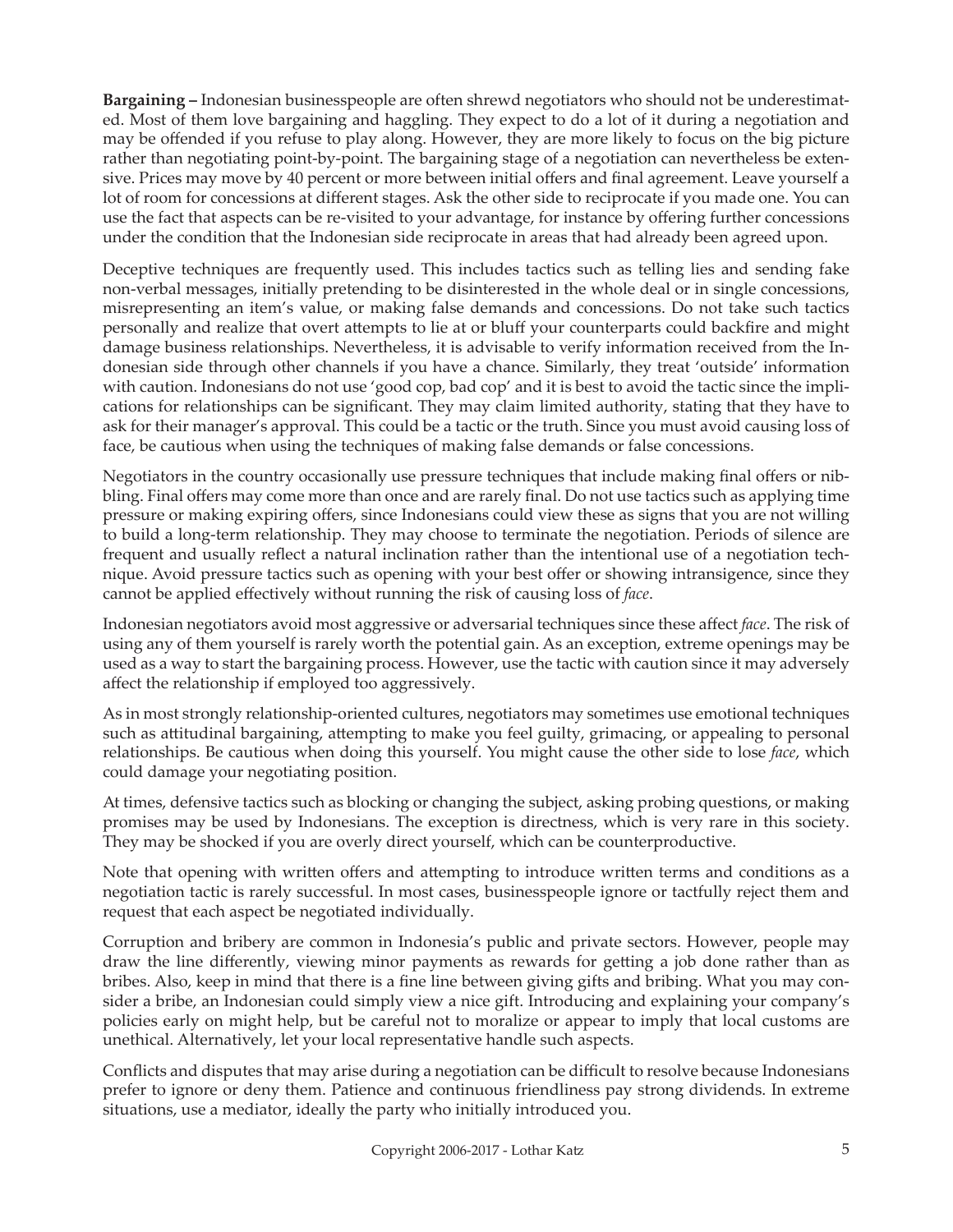**Decision Making –** The country's business culture is extremely hierarchical and superiors enjoy enormous deference. Decision making is a very slow and deliberate process in Indonesia. Superiors tend to behave in paternalistic ways. However, they normally seek the consensus of the group. Decision makers are usually senior executives who consult with others and carefully consider their inputs. Be sure that you are meeting with managers who have sufficient decision-making authority, especially in the final stages of your negotiation.

When making decisions, Indonesian businesspeople may not rely much on rules or laws. They usually consider the specific situation rather than applying universal principles. Personal feelings and experiences weigh as strongly as do empirical evidence and other objective facts. Most Indonesians are moderate risk takers.

# *Agreements and Contracts*

Capturing and exchanging meeting summaries can be an effective way to verify understanding and commitments. Never take interim commitments for final agreements. Any part of an agreement may still change significantly before both parties sign the final contract.

Businesspeople in the country may view contracts only as general guides for conducting business, expecting that both parties are willing to change terms if there is a change of conditions. Written contracts are usually kept high-level, capturing only the primary aspects, terms, and conditions of the agreement. Writing up and signing the contract is a formality. Indonesians believe that the primary strength of an agreement lies in the partners' commitment rather than in its written documentation. Chinese Indonesians often consult astrologers and may prefer to delay signature of a contract until a 'lucky' day arrives.

Although your legal rights are difficult to enforce legally, you should consult a local legal expert, ideally throughout the negotiation or at the very least before signing a contract. However, do not bring an attorney to the negotiation table, since this may be taken as a sign that you do not trust your counterparts.

Doing business in Indonesia still can be a high-risk undertaking. Contracts are often not considered final agreements and may not be honored at all. It is commonplace for negotiations to continue after a contract has already been signed. Both sides are expected to remain flexible. Your best chance to ensure that your local partners follow their commitments is to stay in regular contact and nurture the relationship throughout your business engagement.

## *Women in Business*

While Indonesia is still a male-dominated society, the position of women is quite different from other Muslim countries. They are allowed to vote, have full civil rights, and quite a few can be found in leadership positions. At the same time, most women are still struggling to attain positions of similar income and authority as men. Visiting businesswomen should have few problems in the country as long as they act professionally in business and social situations.

## *Other Important Things to Know*

Business sometimes gets discussed over lunch and dinner, but wait for your host to bring up the subject and don't press it if the subject does not come up. During small talk and other social conversations, you may be asked very personal questions. If you do not want to answer, smile or politely explain that such topics are not discussed openly in your culture.